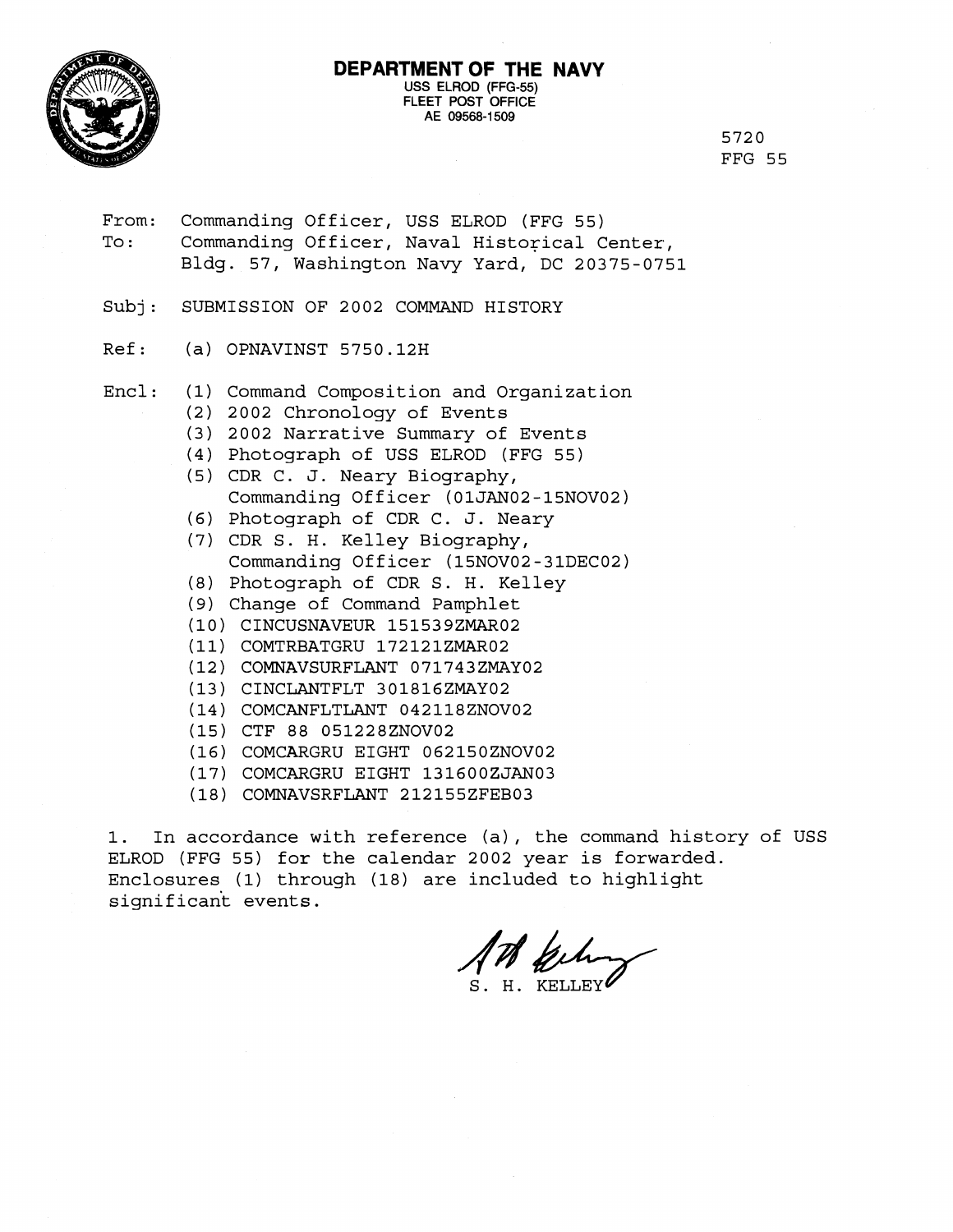# **COMMAND COMPOSITION AND ORGANIZATION**

USS ELROD (FFG 55) is an OLIVER HAZARD PERRY-Class Guided Missile frigate. Originally designed for Anti-Submarine Warfare (ASW) and Anti-Air Warfare (AAW) duties, ELROD has been highly successful in conducting Maritime Interception, Drug Interdiction Operations, and Search and Rescue (SAR) missions.

ELROD is armed with Mk 46 anti-submarine torpedoes, Harpoon surface-to-surface cruise missiles, SM1 **(MR)** surface to air missiles, a Mk **75** automatic, rapid fire **76mm** gun, and 25 mm chain gun. Weapons, sensors, and control systems include: Mk 32 Surface Vessel Torpedo Tubes (SVTT), **Mk** 13 Guided Missile Launching System (GMLS), Mk 15 Mod 11 Block 1B Close In Weapons System (CIWS), AN/SYS-2 Integrated Air Detection System (IADS), **Mk** 92 Mod **6** Coherent Receiver Transmitter (CORT) Fire Control System, AN/SLQ-32 (V) 5 Electronic Warfare Suite, which includes the AN/SQQ-28 Sonobouy Processor, and the SH-60 LAMPS Mk I11 Helicopter.

ELROD's complement includes 27 officers and 208 crewmembers. ELROD is home ported at Norfolk Naval Station, Norfolk, Virginia, and is under the command of Commander Stephen H. Kelley. ELROD's immediate senior in command is Commander, Destroyer Squadron TWO EIGHT.

Enclosure (1)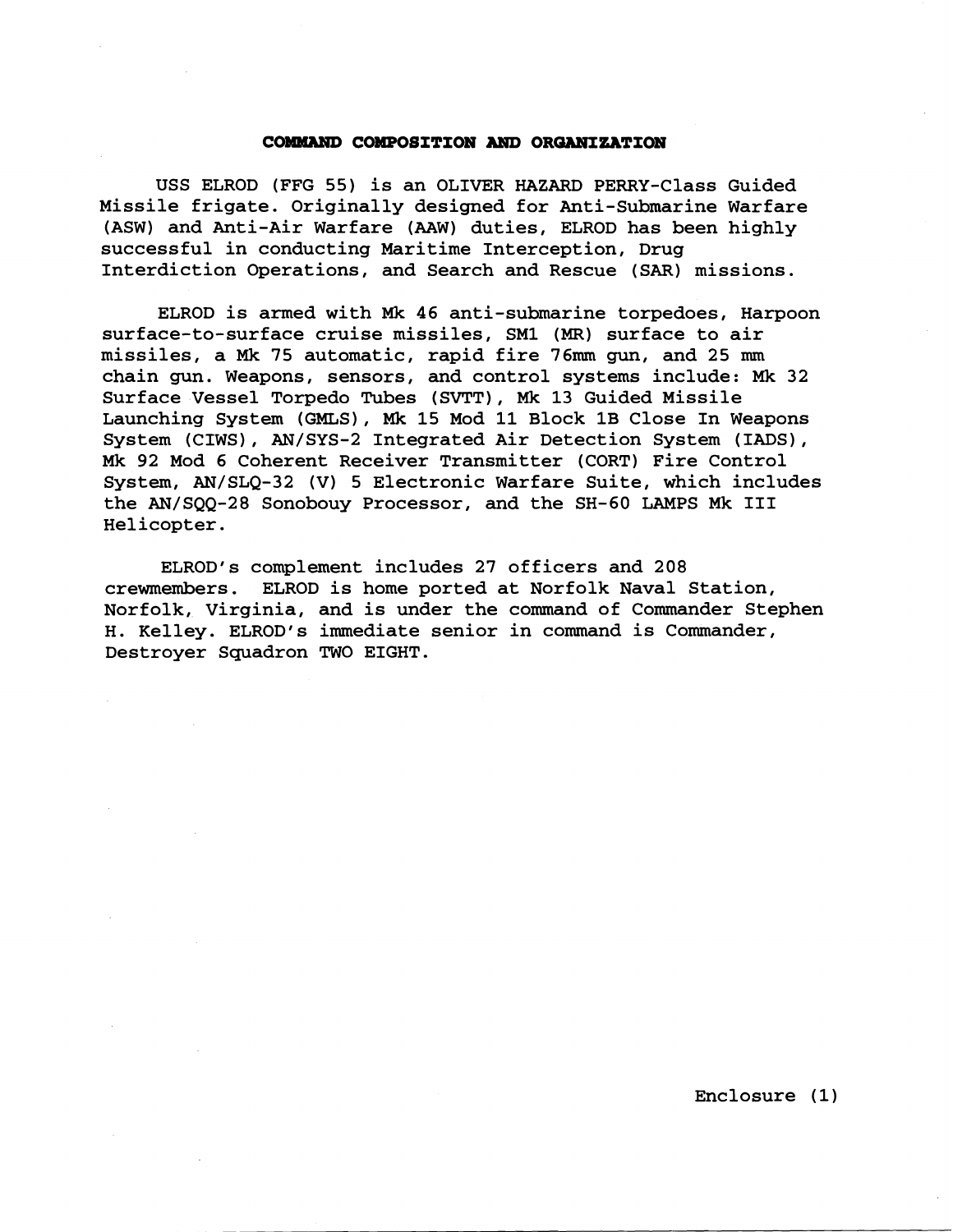### 2002 CHRONOLOGY OF EVENTS

#### **JANUARY**

- **1-3** INPORT AKSAZ, TU
- **3-21** U/W DEPLOYMENT
- **5** UNREP WITH USNS KANAWHA
- **13** VERTREP/UNREP WITH USNS SPICA
- **19** VERTREP/UNREP WITH USNS SPICA
- **22-26** INPORT AUGUSTA BAY, IT
- **27-31** U/W DEPLOYMENT

# **FEBRUARY**

- 
- **1-9** U/W DEPLOYMENT **4** UNREP WITH FGS RHOEN
- **6** VERTREP WITH USNS SPICA
- **7** UNREP WITH USNS KANAWHA
- **8** VBSS EXERCISE WITH TCG GOKCEADA
- **9-12** INPORT SOUDA BAY, CRETE
- **13-28** U/W DEPLOYMENT
- **20** UNREP WITH USNS SPICA, LEAPFROGS WITH USS EMORY S **LAND**
- **22** RDW WITH HMS SHEFFIELD AND TGS GOKCEADA,
- COMSTANAVFORMED VISIT, ADEX, LINKEX
- **23-27** EXERCISE DOGFISH
- **23** UNREP WITH USNS KANAHWA
- **24** VERTREP WITH USNS KANAWHA
- **26** UNREP WITH FGS RHOEN
- **28** UNREP WITH USS SEATTLE, ANCHOR AUGUSTA BAY, IT

# **MARCH**

- $1 5$ U/W DEPLOYMENT
- $3<sup>7</sup>$ ADEX, GUNEX
- INPORT ROTA, SPAIN 6
- $7 18$ U/W DEPLOYMENT
- DETACH STANDING NAVAL FORCES MEDITERRANEAN (SNFM) 9 ENTER US FORCES ATLANTIC
- 10-18 ATLANTIC TRANSIT
- UNREP WITH USNS LEROY GRUMMAN  $17<sub>2</sub>$
- MAGNUM **445** DETACHES USS ELROD 18
- ARRIVE NORFOLK,VA, DEPLOYMENT **2001-2002** COMPLETE 19
- LEAVE **AND** UPKEEP, INPORT NORFOLK, VA

Enclosure (2)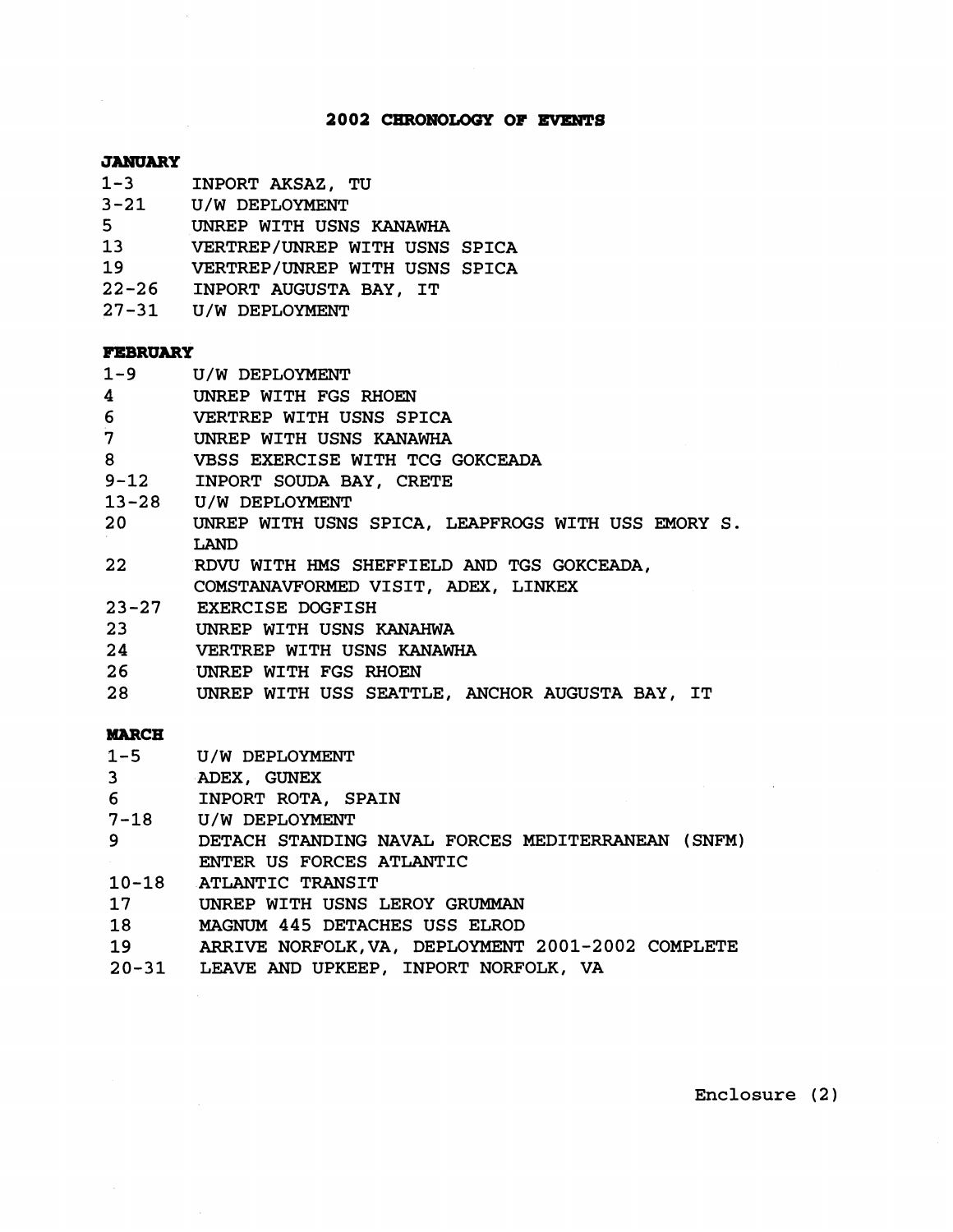### **APRIL**

- **1-22**  LEAVE AND UPKEEP, INPORT NORFOLK, VA
- **23**  FAST CRUISE
- **24-26**  U/W, VACAPES OPAREA, SUPPORT OF NFESC ROBOSKI PROJECT
- $26 30$ INPORT NORFOLK, VA
- FLEET MAINTANCE AVAILABILITY  $29 - 30$

#### **MAY**

- **1-17 1-19 20-21 22-28 29-30 30**  FLEET MAINTANCE AVAILABILITY INPORT NORFOLK, VA. U/W, TRANSIT TO NEW YORK CITY, TIGER CRUISE INPORT NEW YORK CITY, **NY,** FLEET WEEK **2002**  U/W TRANSIT TO NORFOLK, VA, TIGER CRUISE UNREP WITH USNS LEROY GRUMMAN
- **31**  INPORT NORFOLK, VA

# **JUNE**

- $1-2$ INPORT NORFOLK, VA
- U/W, VACAPES OPAREA, CORTRAMID  $3 - 6$
- 6 UNREP/HIGHLINE TRANSFER WITH USNS LEROY GRUMMAN
- $6 11$ INPORT NORFOLK, VA
- U/W, TRANSIT TO BALTIMORE, **MD**
- 13-17 INPORT BALTIMORE. MD
- 17-18 U/W, TRANSIT TO NORFOLK, VA
- $18 25$ INPORT NORFOLK, VA
- $26$ U/W, TRANSIT TO YORKTOWN NAVAL WEAPONS STATION, ARRIVE YORKTOWN NAVAL WEAPONS STATION
- $27$ AMMO OFFLOAD/ONLOAD
- 28 U/W, TRANSIT TO NORFOLK, VA, FAMILY DAY CRUISE, ARRIVE NORFOLK, VA
- 28-30 INPORT NORFOLK, VA

### JULY

- $1 14$ INPORT NORFOLK, VA
- $10 11$ SAFETY STANDDOWN
- U/W, TRANSIT TO NORSHIPCO
- $15 31$ DRYDOCK SHIP'S RESTRICTED AVAILABILITY
- $18$ ENTER DRYDOCK

# **AUWST**

**1-30**  DRYDOCK SHIP'S RESTRICTED AVAILABLITY, DRYDOCK NORSHI PC0

Enclosure **(2)**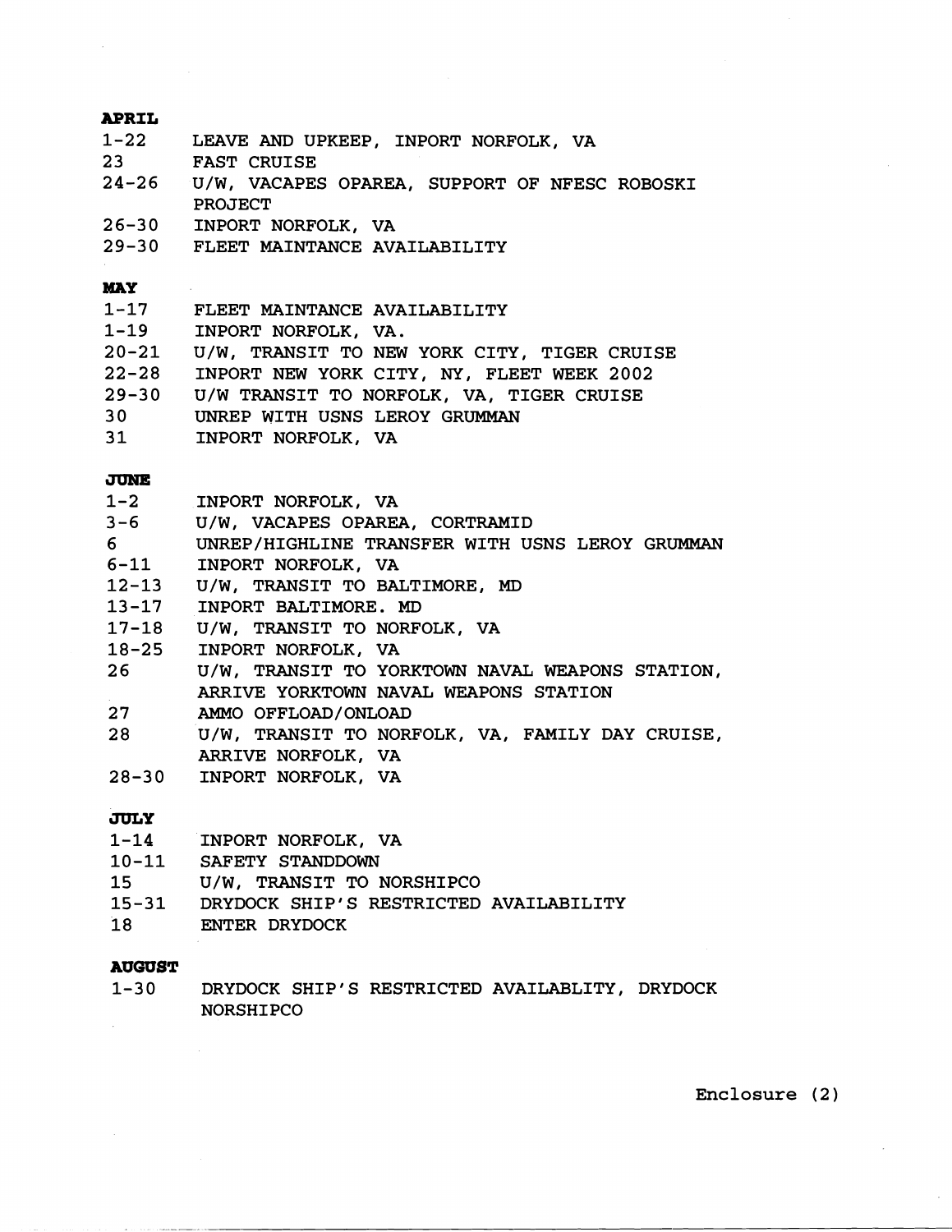#### **SEPTEMBER**

| 1–31    | DRYDOCK SHIP'S RESTRICTED AVAILABILITY |
|---------|----------------------------------------|
| $1 - 3$ | DRYDOCK NORSHIPCO                      |
| 3       | EXIT DRYDOCK                           |

# **OCTOBER**

| 1-16            | DRYDOCK SHIP'S RESTRICTED AVAILABILITY             |
|-----------------|----------------------------------------------------|
| 7 <sup>7</sup>  | U/W, TRANSIT TO NORFOLK, VA                        |
|                 | INPORT NORFOLK, VA                                 |
| 15              | <b>FAST CRUISE</b>                                 |
| 16              | U/W, SEA TRAILS                                    |
| 17 <sub>1</sub> | U/W, TRANSIT TO YORKTOWN NAVAL WEAPONS STATION,    |
|                 | ARRIVE YORKTOWN NAVAL WEAPONS STATION, AMMO ONLOAD |
| 18              | U/W, TRANSIT TO NORFOLK, VA                        |
|                 |                                                    |

- **18-27** INPORT NORFOLK, VA
- **28-31** U/W, USS HARRY S. TRUMAN BATTLE GROUP OPFOR EXERCISES

#### **NOVEWBER**

- **1-5** U/W, USS HARRY S. TRUMAN BATTLE GROUP OPFOR EXERCISES
- **5-12** INPORT NORFOLK,VA
- **13** U/W, VACAPES OPAREA
- **13-17** INPORT NORFOLK,VA
- **15** CHANGE OF COMMAND
- **18-21** U/W, VACAPES OPAREA
- **21-30** INPORT NORFOLK, VA
- **23-30** FLEET MAINTENANCE AVAILABILITY

## **DECEMBER**

- **1-16** INPORT NORFOLK, VA
- **1-13** FLEET MAINTENANCE AVAILABILITY
- **17-19** U/W, VACAPES OPAREA
- **20-31** HOLIDAY STANDDOWN

Enclosure **(2)**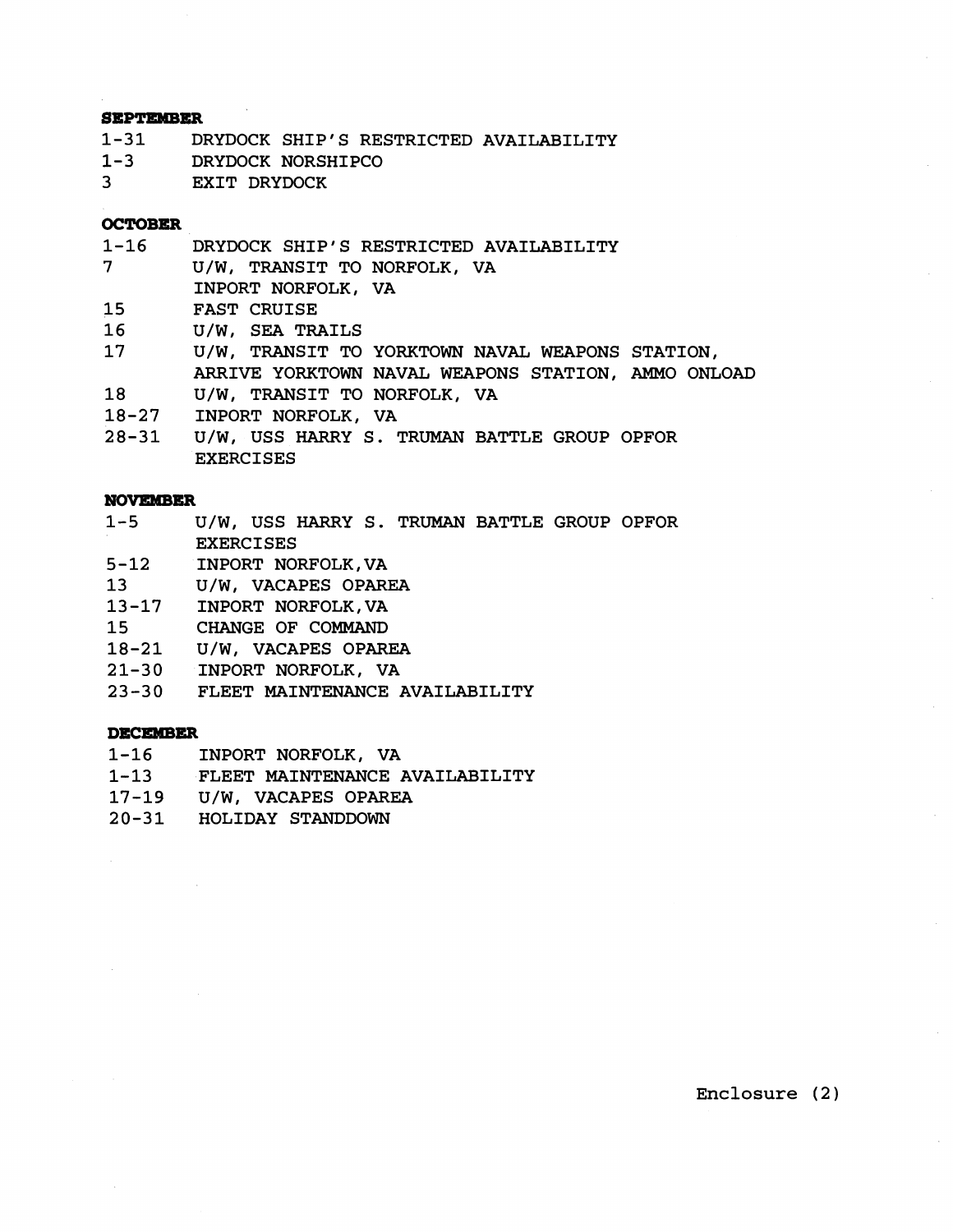#### **2002 NARRATIVE mY OF EVENTS**

The year of 2002 was a testament ELROD's capabilities and involvement in world affairs. ELROD began 2002 in the middle of her Mediterranean Deployment. Her efforts were focused on Maritime Interdiction and conducting inquiries of merchant vessels in support of Operation Enduring Freedom. ELROD deployed with the USS THEODORE ROOSEVELT Battle Group, but was detached from the Battle Group upon the crossing of the Atlantic. Once detached ELROD joined the North Atlantic Treaty Organization's (NATO) Standing Naval Forces Mediterranean (SNFM). Here she was an important asset throughout her deployment, monitoring merchant shipping and assisting the training of NATO Forces.

The largest training activity during the deployment was OPERATION DOGFISH, a multinational Anti-Submarine Warfare (ASW) Exercise. Working in partnership with the British, French, German, and Turkish Navies, ELROD participated in Active and Passive ASW Tracking, ASW Screening, and Choke Point Transits. ELROD trained with the Turkish ship GOKCEADA in support of Visit, Board, Search, and Seizures (VBSS) training. Before concluding her time in the Mediterranean ELROD took part in an Air Defense Exercise and a LINK Exercise to ensure the coordination of communication and defenses with our NATO Allies.

The Deployment held many opportunities to interact with the locals of the Mediterranean. There were a multitude of Underway Replenishments, including one with a foreign vessel, and port calls, giving the ELROD crew a chance to see the different cultures. Underway Replenishments occurred with the FGS **RHOEN,**  USNS SPICA, USNS KANAWHA, and USNS JOHN LENTHALL. Port visits included Aksaz, Turkey, Souda Bay, Crete, Augusta Bay, Italy, and Rota, Spain.

ELROD remained detached from the USS THEODORE ROOSEVELT Battle Group and crossed the Atlantic as a lone ship. She returned to her homeport of Norfolk, VA on the 19<sup>th</sup> of March to be reunited with family members and loved ones.

After a brief standdown, ELROD went underway to support the Naval Facilities Engineering Service Center's ROBOSKI Project, the creation of ship deployed training device to prepare the crew for small boat attacks.

Enclosure **(3** )